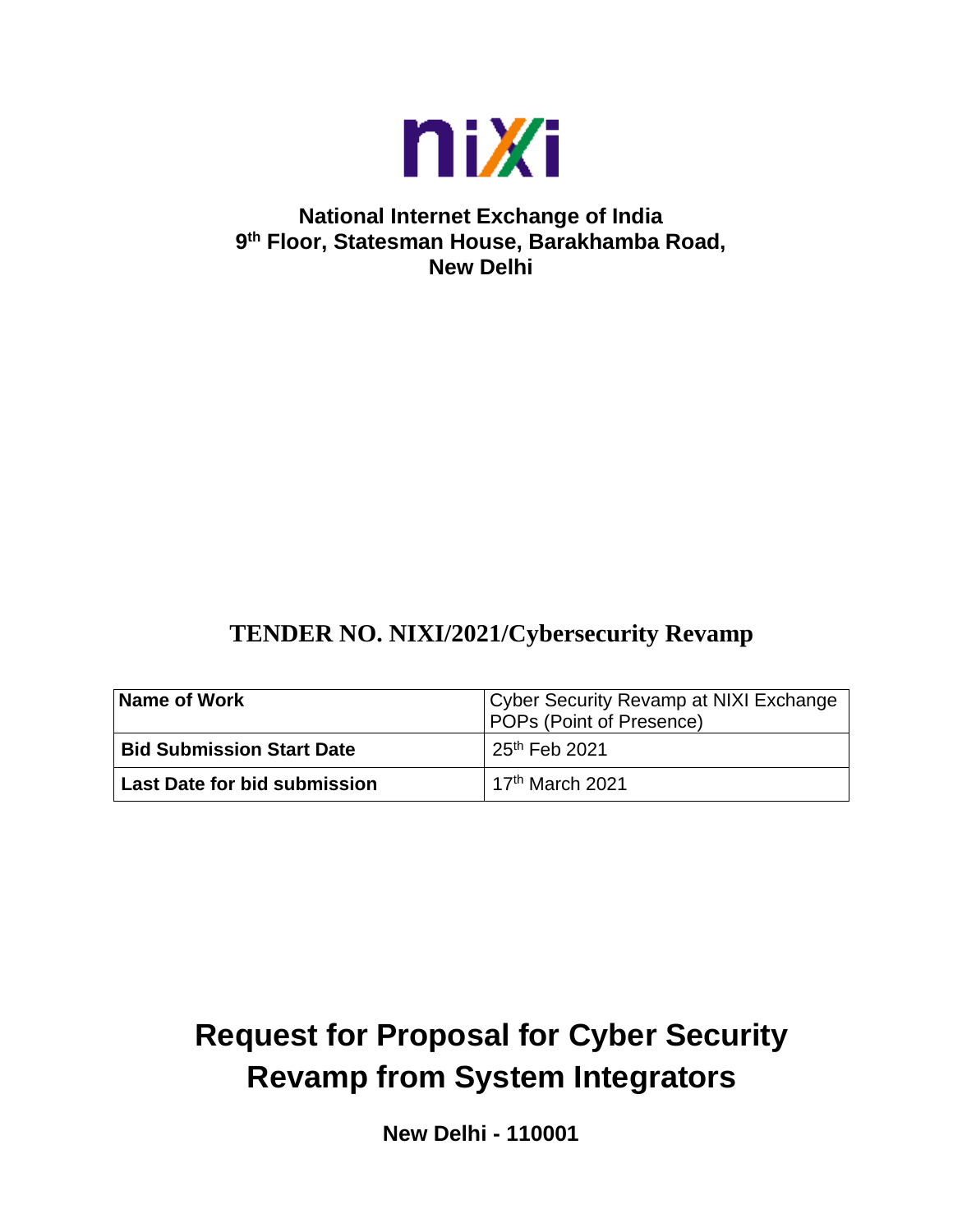# **INTRODUCTION**

The National Internet Exchange of India (NIXI) is a [non-profit](https://en.wikipedia.org/wiki/Non-profit) Company incorporated under Section 25 of the India Companies Act, 1956 (now section 8 under [Companies Act 2013\)](https://en.wikipedia.org/wiki/Companies_Act_2013) with an objective of facilitating improved internet services in the country. NIXI was registered on 19th June, 2003 and performs three operations -

**National Internet Exchange of India (NIXI)** was set up for peering of ISPs among themselves for the purpose of routing the domestic traffic within the country, instead of taking it all the way to US/Abroad, thereby resulting in better quality of service (reduced latency) and reduced bandwidth charges for ISPs by saving on International Bandwidth. NIXI is managed and operated on a Neutral basis, in line with the best practices for such initiatives globally. Website – [www.nixi.in](http://www.nixi.in/)

**.IN Registry** is India's Country Code Top Level domain (ccTLD). The Govt. of India delegated/autorized the operations of .INRegistry to NIXI in 2005. The INRegistry operates and manages India's .IN ccTLD. Now .IN domain names are available to anyone on firstcome-first-served basis. Website – [www.registry.in](http://www.registry.in/)

**.IN Registry and Internationalized Domain Names (IDNs)**: Since 2005, NIXI also manages the .IN Registry [\(www.registry.in](http://www.registry.in/) ) including 15 IDN TLDs. At present, 137 Registrars have been accredited to offer .IN domain Name registration worldwide to customers. This has helped proliferation of web hosting in the country and promotion of Indian language content on the Internet.

IDN's in Hindi, Bodo, Dogri, Konkani, Maithili, Marathi, Nepali Sindhi, Bangali, Gujarati, Manipuri, Punjabi, Tamil, Telugu and Urdu languages were launched during the year 2014- 15. The General availability of all the remaining Indian languages i.e. Assamese, Kannada, Oriya, Malayalam, Santali, Sanskrit, Sindhi, Kashmiri started from 15th July, 2020

**Indian Registry for Internet Names and Numbers (IRINN)** in India that provides allocation and registration services of IP addresses and AS numbers, and contributes to the society by providing Internet-related information as a non-profit, affiliation-based organisation, and performing research, education and enlightenment activities. IRNN is a division functioning under NIXI and provides allocation and registration services of Internet Protocol addresses (IPv4 & IPv6) and Autonomous System numbers to its Affiliates .It is a not-for-profit, Affiliates based entity, with the primary goal of allocation of Internet resources to its Affiliates. Website – [www.irinn.in](http://www.irinn.in/)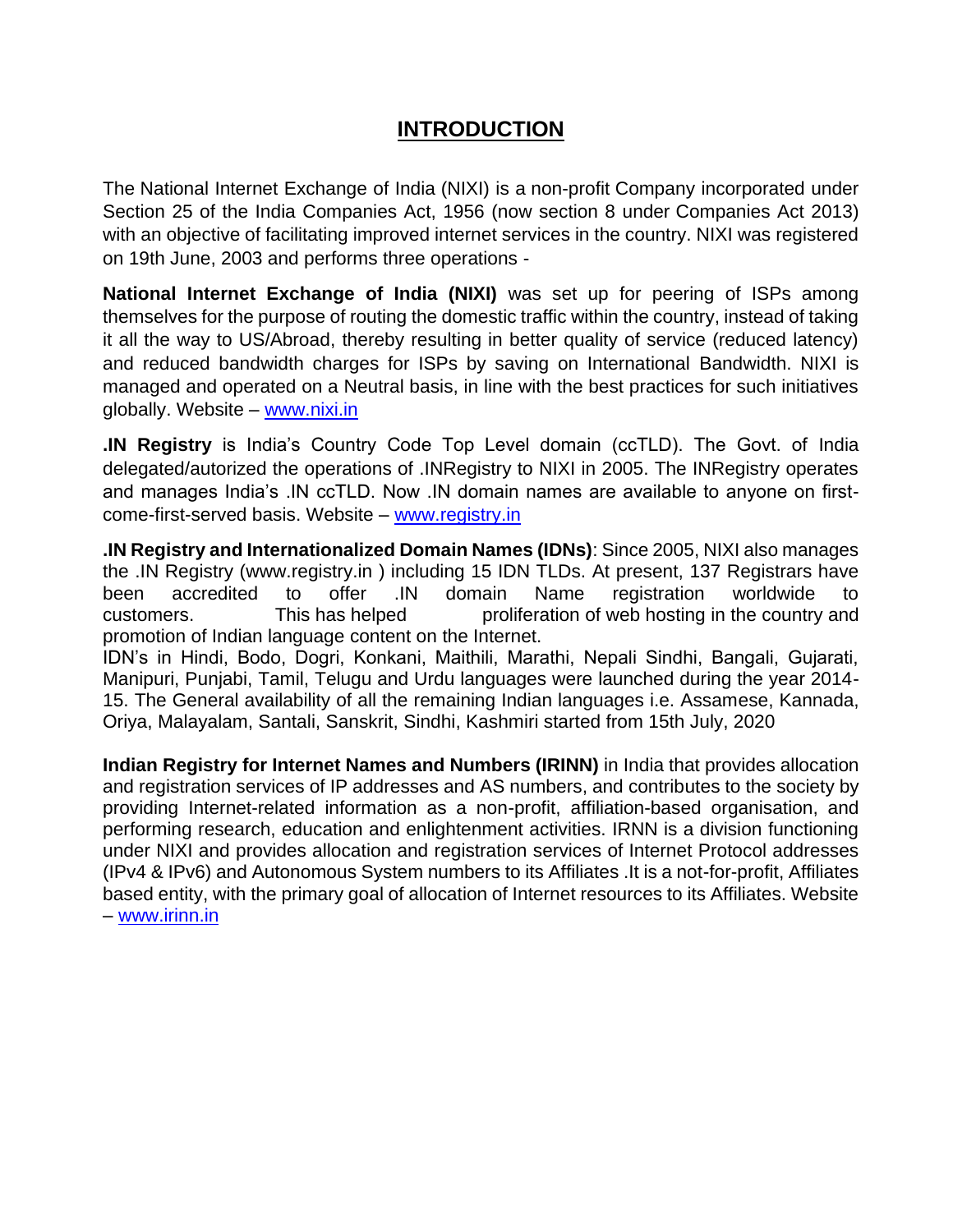# **1. SCOPE OF WORK**

NIXI is looking to revamp their Internet Perimeter Security (New Generation Firewall along with On Premise Sand Box to be Installed, commissioned and tested for its proposed point of presence (POP)/ Internet exchange point (IX) at Noida/Mumbai/Kolkata & Chennai Locations. Bids (Technical & Financial) are invited from eligible vendors which are valid for a period of 180 days from the last date of submission. Following are the details of existing infrastructure and proposed Cyber Security solution.

#### **NIXI Exchange** –

NIXI primarily peers' ISPs and is connected on MPLS VPN. It also peers with Content Delivery Network (CDN) providers like Google, AWS, Akamai, Netflix and so on. NIXI currently has traffic of around 200+ Gbps. NIXI is the L2 & L3 exchange points for its peer ISPs and CDNs.

There are total 9 locations of NIXI, which are Noida, Mumbai, Chennai, Kolkata, Ahmedabad, Bengaluru, Hyderabad and Guwahati. Noida location is connected to MPLS VPN last mile on 1 Mbps link and rest 7 locations are connected on 512 Kbps link.

NIXI utilizes Multi Router Traffic Grapher (MTRG) for Traffic analysis for all the locations and hence the Traffic Analysis servers and other software tools are located in Noida DC location. The servers are protected by a Fortinet FG-100E firewall, which has a Threat Prevention throughput of only 250 Mbps.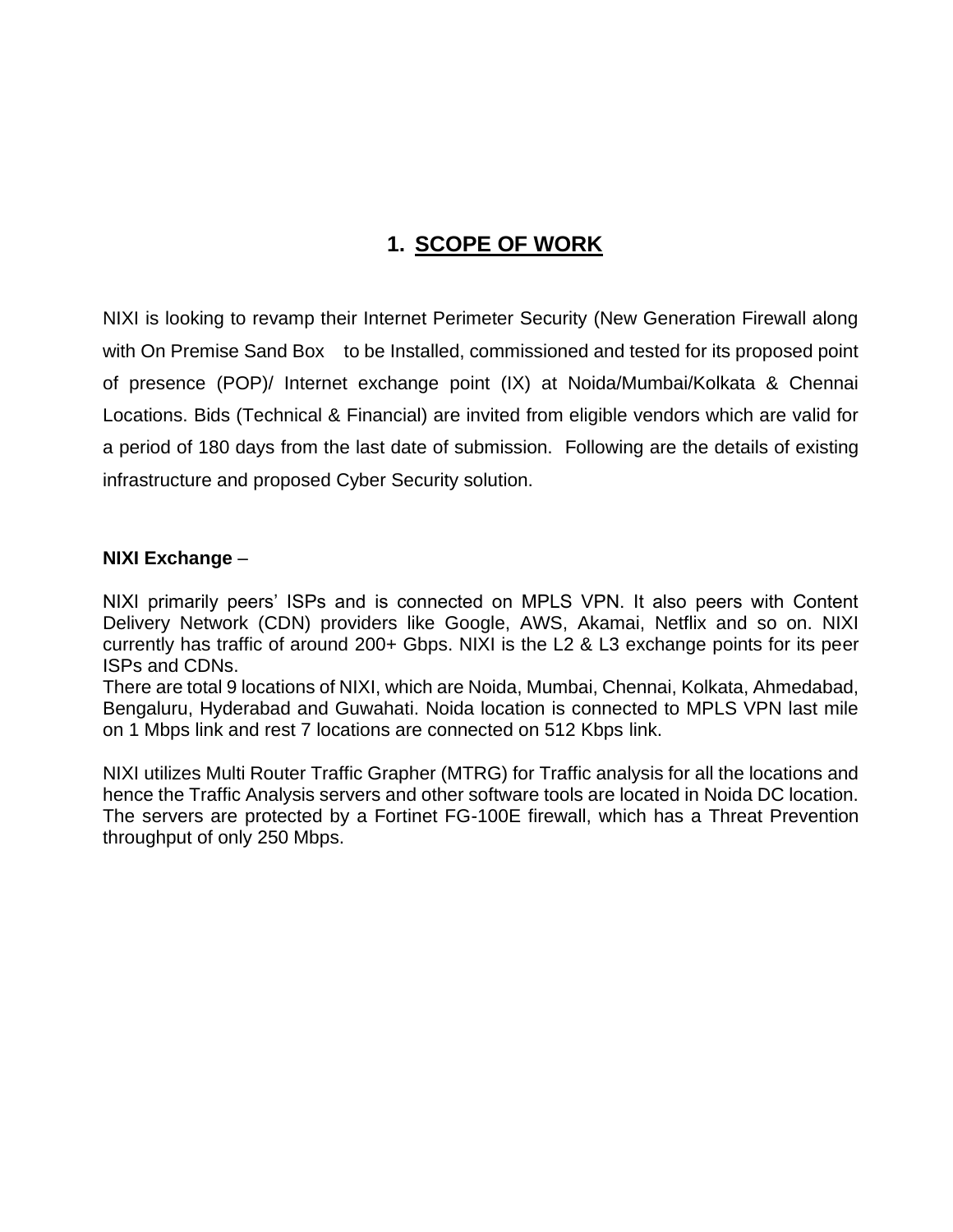*NIXI Exchange envisages that there should be cyber security measures and controls which should provide security, control and visibility to maintain an effective cybersecurity posture. NIXI Exchange would like to adopt security system which should deliver advanced threat protection, multi-engine sandboxing architectures to unified policy creation which should make defending NIXI Exchange's network simpler and more effective. It should be "Security without Compromise".*

**NIXI Exchange would have Perimeter Security appliance and Advanced Threat Prevention appliance as per the network architecture below. The proposed Perimeter Security Appliance should be integrated with Security Management and Reporting software –**

## **2- GENERAL CONDITIONS FOR BID**

Following are the general terms & conditions are for this tender. The bidder/OEM should provide necessary documentary evidence of compliance as follows. Failure to do so for any of the Criteria mentioned below shall result in disqualification of the Bidder.

- 1. The Bidder should be public or private limited company registered / incorporated under The Companies Act, 1956.
- 2. Bidder/OEM should have not blacklisted by any Government (Central/State) Department/Undertaking or PSU. A declaration of Non-Blacklisting will be submitted by bidder.
- 3. Bidder should have minimum average turnover of 12 Crores in last three financial years. (CA Certificate or Certified copy Balance Sheet or equivalent should be submitted for FY 2017-18, 2018-19, 2019-20)
- 4. Bidder should have executed at least one order of Cyber Security product and service for a value of at least INR Fifty lakhs in last five Financial Years.
- 5. The Bidder should be authorized by **Manufacturers / OEM** to supply, install, and support the products required by NIXI being proposed for this RFP. They should have expertise in Cyber Security and should have trained manpower for same. Certificate of this effect should be provided from OEM.
- 6. The product offered should be from an OEM product listed in the Magic Quadrant as per the 2019 Gartner Reports / NSS labs report. Document/certificate of same should be provided along with bid.
- 7. There should be complete compliance of product as mentioned in Annexure-1.
- 8. OEM of product should have TAC (Technical Assistance Centre) or Call Centre for all level of support in India.
- 9. Start-up/MSME exemption for turnover/ past performance/ experience will be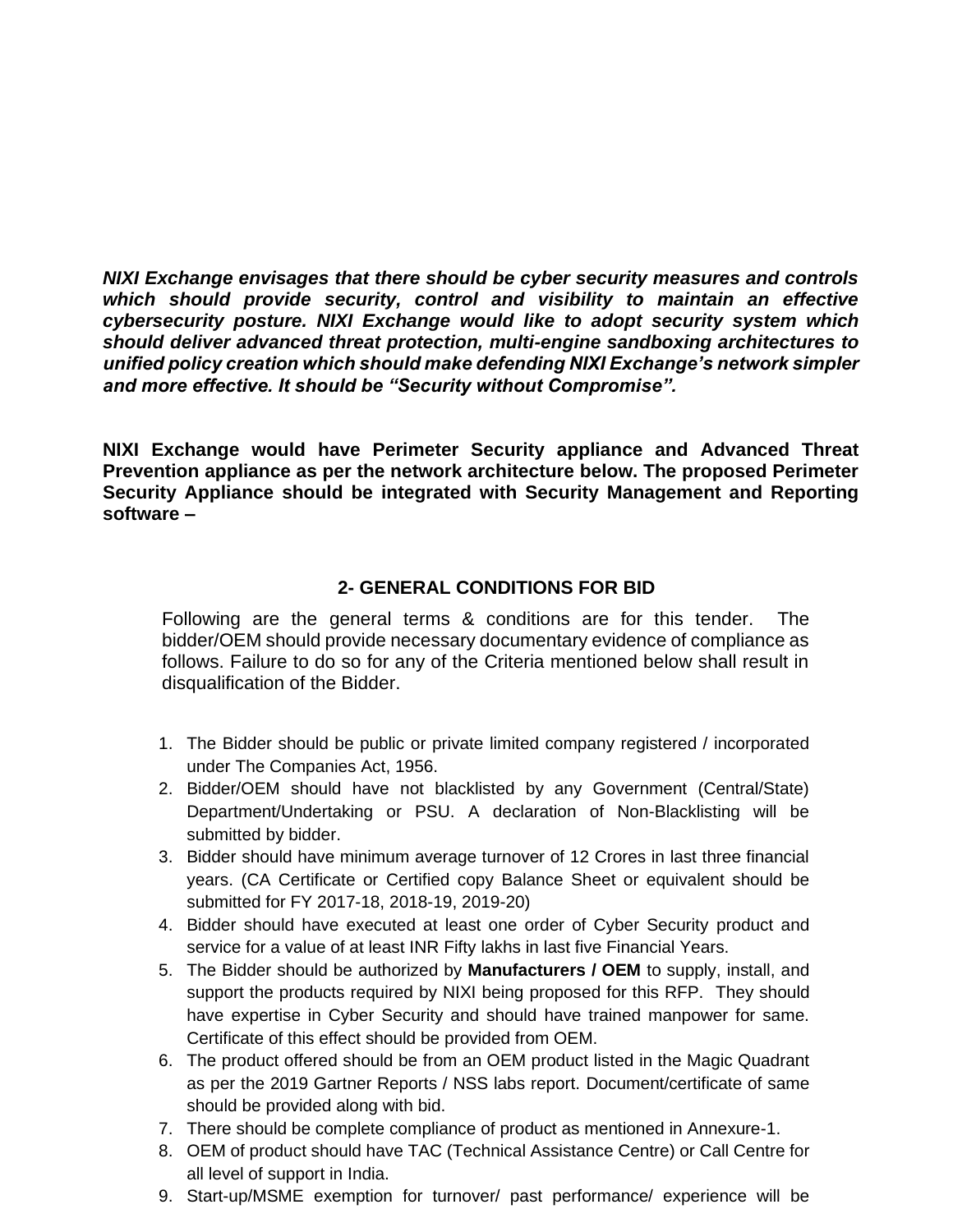granted as per Government of India notifications. To claim same bidder has submit the copy of certificate from Department Industry Policy and trade promotion.

10. The equipment is planned to be utilised to Internet Exchange of NIXI at Noida, Mumbai & Chennai.

# **3- Technical Specification**

#### **1.0 Technical Specification for Firewalls (Type 1 & Type 2) :-**

| SL.<br>No.     | <b>Specifications</b>                                                                                                                                                                                                                                                                                                                                                                  | Compliance<br>(Y/N) |
|----------------|----------------------------------------------------------------------------------------------------------------------------------------------------------------------------------------------------------------------------------------------------------------------------------------------------------------------------------------------------------------------------------------|---------------------|
| А.             | <b>Security Features (General)</b>                                                                                                                                                                                                                                                                                                                                                     |                     |
| $\mathbf{1}$   | Integrated Security Appliance which have these features from day 1 -<br>Firewall, VPN, IPS, Web filtering, Botnet Filtering, Gateway AV, Anti Spyware,<br>Application Control and Geo-IP protection. The firewall should also support<br>anti-Spam services integrated as a license in the firewall (applicable to<br>Firewall Type 2 only).                                           |                     |
| $\overline{2}$ | The device should be IPv6 ready, and should support multi-core architecture<br>and not proprietary ASIC based architecture.                                                                                                                                                                                                                                                            |                     |
| 3              | Appliance should support IPSec NAT traversal, OSPF, RIP V1 and V2 routing<br>protocol and NAT without degrading the performance of the firewall.                                                                                                                                                                                                                                       |                     |
| 4              | Should support authentication using XAUTH/RADIUS, Active Directory, SSO,<br>LDAP, Novell, Internal user database, terminal Services, Citrix                                                                                                                                                                                                                                            |                     |
| 5              | Should have Layer 2 bridge or transparent mode, Wire mode, Sniffer mode<br>/Tap mode                                                                                                                                                                                                                                                                                                   |                     |
| 6              | Dual WAN/ISP Support : Should support automatic ISP failover as well as ISP<br>laod balancing for outbound traffic                                                                                                                                                                                                                                                                     |                     |
| $\overline{7}$ | Should be quad core or higher processor based solution for faster processing.<br>The firewall should support the following Security Processing Cores as per the<br>type of firewalls $-$<br>a) Type 1 - 30 Security Processing Cores<br>b) Type 2 - 10 Security Processing Cores                                                                                                       |                     |
| 8              | Should provide complete protection by performing full decryption and<br>inspection of TLS/SSL and SSH encrypted connections regardless of port or<br>protocol.                                                                                                                                                                                                                         |                     |
| 9              | Should proactively detect and block mass market, zero-day threats and<br>unknown malware by inspecting directly in memory                                                                                                                                                                                                                                                              |                     |
| 10             | Product Support should be (24 x 7) with Advanced replacement                                                                                                                                                                                                                                                                                                                           |                     |
| 11             | Should have capability to look deep inside every packet (the header and data)<br>searching for protocol non-compliance, threats, zero days, intrusions, and<br>even defined criteria. The firewall should support stream/flow based<br>inspection only without compromising/missing any security features like AV,<br>Windows File Sharing (CIFS), email filter, web filter, VOIP etc. |                     |
| 12             | Should detect and prevent hidden attacks that leverage cryptography, blocks<br>encrypted malware downloads, ceases the spread of infections, and thwarts<br>command and control (C&C) communications and data exfiltration                                                                                                                                                             |                     |
| 13             | Should allow total control to customize which traffic is subjected to decryption<br>and inspection based on specific organizational compliance and/or legal<br>requirements.                                                                                                                                                                                                           |                     |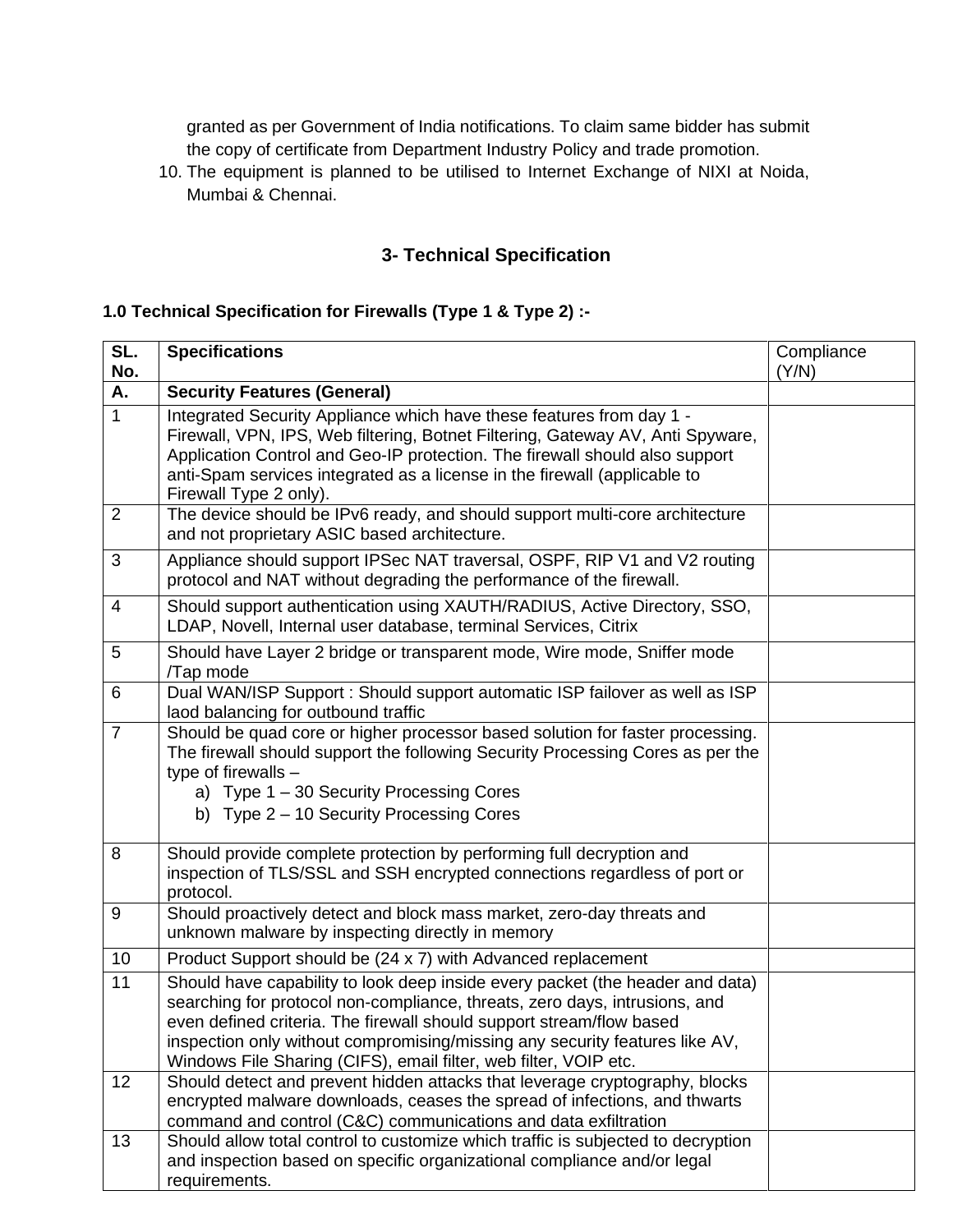| 14 | Vendor & OEM should support the appliance with all necessary upgrade for at                                                                   |  |
|----|-----------------------------------------------------------------------------------------------------------------------------------------------|--|
|    | least 5 years from the date of purchase installation along with 5 years security                                                              |  |
|    | software subscription.                                                                                                                        |  |
| 15 | Should scan for threats in both inbound and outbound traffic simultaneously to                                                                |  |
|    | ensure that the network is not used to distribute malware and does not                                                                        |  |
|    | become a launch platform for attacks in case an infected machine is brought                                                                   |  |
|    | inside.                                                                                                                                       |  |
| 16 | Should provide real-time monitoring and visualization provides a graphical                                                                    |  |
|    | representation of applications, users and bandwidth usage for granular insight                                                                |  |
|    | into traffic across the network.                                                                                                              |  |
| 17 | Should support Route-based VPN that allow dynamic routing over VPN links                                                                      |  |
|    | to ensure continuous uptime in the event of a temporary VPN tunnel failure,                                                                   |  |
|    | by seamlessly re-routing traffic between endpoints through alternate routes.                                                                  |  |
| 18 | Should have support to enable guest users to use their credentials from social                                                                |  |
|    | networking services such as Facebook, Twitter, or Google+ to sign in and                                                                      |  |
|    | access the Internet and other guest services through a host's wireless, LAN or                                                                |  |
|    | DMZ zones using pass-through authentication. The Firewall should support                                                                      |  |
|    | atleast 40 Wireless Access Points from day 1. Necessary licenses, need to be                                                                  |  |
|    | provisioned from day 1.                                                                                                                       |  |
| 19 | Should have H.323 gatekeeper and SIP proxy support to block spam calls by                                                                     |  |
|    | requiring that all incoming calls are authorized and authenticated by H.323                                                                   |  |
|    | gatekeeper or SIP proxy.                                                                                                                      |  |
| 20 | Should support mobile device authentication such as (biometric<br>authentication) fingerprint recognition that cannot be easily duplicated or |  |
|    | shared to securely authenticate the user identity for network access.                                                                         |  |
| 21 | The proposed solution should be scalable and offer fault tolerance to                                                                         |  |
|    | safeguard against hardware failures. The failover should be capable of taking                                                                 |  |
|    | over the traffic without any manual intervention and session loss.                                                                            |  |
| 22 | Should support deep packet SSL to decrypt HTTPS traffic for scanning (IPS,                                                                    |  |
|    | Gateway Antivirus, Content Filtering, Application control) transparently for                                                                  |  |
|    | future requirement and then re-encrypt and send to destination if no threat                                                                   |  |
|    | found.                                                                                                                                        |  |
| 23 | Should have TLS/SSL decryption and inspection engine that decrypts and                                                                        |  |
|    | inspects TLS/SSL encrypted traffic on the fly, without proxying, for malware,                                                                 |  |
|    | intrusions and data leakage, and applies application, URL and content control                                                                 |  |
|    | policies in order to protect against threats hidden in encrypted traffic.                                                                     |  |
| 24 | Should have deep packet inspection of SSH to decrypt and inspect data                                                                         |  |
|    | traversing over SSH tunnel to prevent attacks that leverage SSH.                                                                              |  |
| 25 | Should have IPv6 and should support filtering and wire mode                                                                                   |  |
|    | implementations.                                                                                                                              |  |
| 26 | Should support REST APIs that allows the firewall to receive and leverage                                                                     |  |
|    | any and all proprietary, original equipment manufacturer and third-party                                                                      |  |
|    | intelligence feeds to combat advanced threats such as zero-day, malicious                                                                     |  |
|    | insider, compromised credentials, ransomware and advanced persistent                                                                          |  |
| 27 | threats.<br>Should have Bi-directional raw TCP inspection. The appliance should be                                                            |  |
|    | capable of scanning raw TCP streams on any port bi-directionally preventing                                                                   |  |
|    | attacks that they to sneak by outdated security systems that focus on securing                                                                |  |
|    | a few well-known ports.                                                                                                                       |  |
| 28 | Should have extensive protocol support to identify common protocols such as                                                                   |  |
|    | HTTP/S, FTP, SMTP, SMBv1/v2 and others, which do not send data in raw                                                                         |  |
|    | TCP, and decode payloads for malware inspection, even if they do not run on                                                                   |  |
|    | standard, well-known ports.                                                                                                                   |  |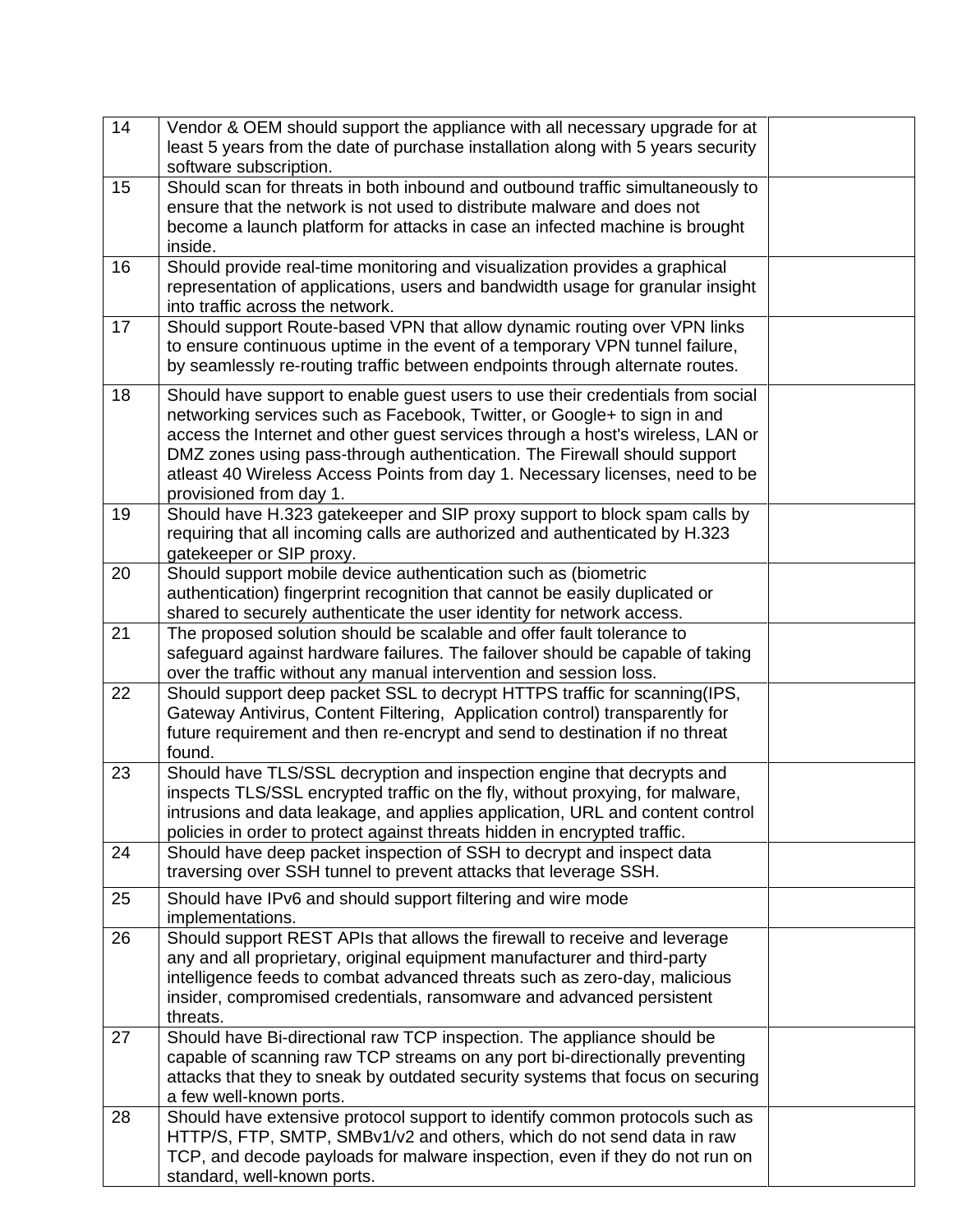| 29 | Should have SD-WAN feature to choose lower-cost public Internet services                                                                           |  |
|----|----------------------------------------------------------------------------------------------------------------------------------------------------|--|
|    | while continuing to achieve a high level of application availability and                                                                           |  |
|    | predictable performance. Vendors not having SD-WAN fetures integrated in                                                                           |  |
|    | their firewall should provide additional device to provide this feature support                                                                    |  |
|    | from day 1. Necessary licenses, if required, need to be provisioned from day                                                                       |  |
|    | 1.                                                                                                                                                 |  |
| 30 | Should have secure SD-WAN feature that enables distributed enterprise                                                                              |  |
|    | organizations to build, operate and manage secure, high-performance                                                                                |  |
|    | networks across remote sites for the purpose of sharing data, applications                                                                         |  |
|    | and services using using readily-available, low-cost public internet services.                                                                     |  |
|    | Vendors not having SD-WAN feature integrated in their firewall should provide                                                                      |  |
|    | additional device to provide this feature support from day 1.                                                                                      |  |
| 31 | Should control applications, or individual application features, that are                                                                          |  |
|    | identified by the security engine against a continuously expanding database of                                                                     |  |
|    | over thousands of application signatures, to increase network security and                                                                         |  |
|    | enhance network productivity. Should control custom applications by creating                                                                       |  |
|    | signatures based on specific parameters or patterns unique to an application                                                                       |  |
|    | in its network communications, in order to gain further control over the                                                                           |  |
|    | network.                                                                                                                                           |  |
| 32 | The firewall should support traffic management option to configure traffic                                                                         |  |
|    | shaping on a per policy basis for specific application/ Specific networks and                                                                      |  |
|    | should be able to define guaranteed bandwidth and maximum bandwidth per                                                                            |  |
|    | policy.                                                                                                                                            |  |
| 33 | Should identify and block command and control traffic originating from bots on                                                                     |  |
|    |                                                                                                                                                    |  |
|    | the local network to IPs and domains that are identified as propagating                                                                            |  |
|    | malware or are known CnC points. Appliance should protect against DOS &<br>DDOS attacks.                                                           |  |
| 34 | Should have anti-evasion technology by using extensive stream                                                                                      |  |
|    | normalization, decoding and other techniques ensure that threats do not enter                                                                      |  |
|    |                                                                                                                                                    |  |
| 35 | the network undetected by utilizing evasion techniques in Layers 2-7<br>Should not buffer traffic before scanning for IPS and must support inbound |  |
|    | and outbound IPS scanning. It should scan the entire traffic and not few                                                                           |  |
|    |                                                                                                                                                    |  |
|    | specific kilo-byte of the session.                                                                                                                 |  |
| 36 | Should be integrated solution with appliance-based firewall on a single                                                                            |  |
|    | chassis with multicore processor.                                                                                                                  |  |
| 37 | The device should be featured with Gateway Antivirus and DPI SSI Scanning                                                                          |  |
| 38 | The OEM should have regular update of its attack signature database and the                                                                        |  |
|    | same should be configurable to update the signatures automatically without                                                                         |  |
|    | manual intervention. The new attack signatures and new major software                                                                              |  |
|    | releases should be available in OEM website for free download.                                                                                     |  |
| 39 | Should not buffer traffic before scanning for virus. Should have capacity to                                                                       |  |
|    | scan unlimited file size without buffering them.                                                                                                   |  |
| 40 | Firewall must support inbound and outbound Antimalware/Antispyware                                                                                 |  |
|    | scanning. Should identify and block command and control traffic originating                                                                        |  |
|    | from bots on the local network to IPs and domains that are identified as                                                                           |  |
|    | propagating malware or are known CnC points.                                                                                                       |  |
| 41 | Should enforce acceptable use policies and block access to HTTP/HTTPS                                                                              |  |
|    | websites containing information or images that are objectionable or                                                                                |  |
|    | unproductive with Content Filtering Service and Content Filtering Client.                                                                          |  |
| 42 | Should block content using the predefined categories or any combination of                                                                         |  |
|    | categories. Filtering can be scheduled by time of day, such as during school                                                                       |  |
|    | or business hours, and applied to individual users or groups.                                                                                      |  |
| 43 | URL database should have at least 15 million sites and 64 + categories.                                                                            |  |
|    |                                                                                                                                                    |  |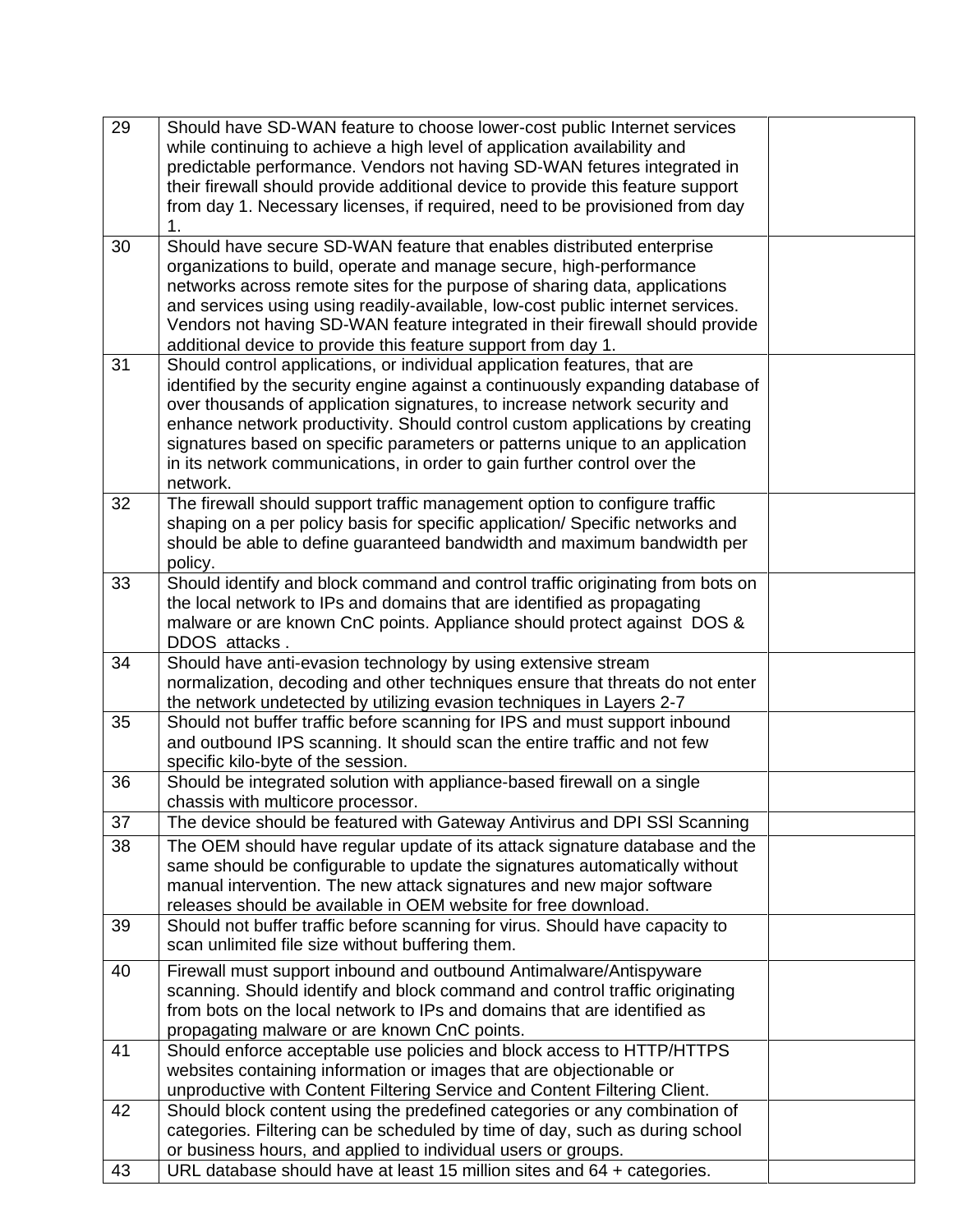| 44             | There should be a proposed sand boxing solution which should be appliance -      |  |
|----------------|----------------------------------------------------------------------------------|--|
|                | based and employ sandboxing engine for effective scanning and integrated         |  |
|                | with the proposed firewalls. The appliance-based Sandbox should support          |  |
|                | Reputation & Global Threat Lookup Throughput (12K Files per hour), Real-         |  |
|                | World File Mix Throughput (2500 Files per hour) and Dynamic Analysis             |  |
|                | Throughput (300 Files per Hour). The Sandbox appliance should also support       |  |
|                | max file size of 100 MB and should support REST API interface that can be        |  |
|                | used to submit files for analysis and query results by threat intelligence teams |  |
|                | via their own scripts, web-portal integrations, and other security products.     |  |
|                | Single Sandboxing appliance to be quoted which should cater the type 1 &         |  |
|                | type 2 firewalls.                                                                |  |
| 45             | The appliance Sandbox should have technology that detects and blocks             |  |
|                | malware that does not exhibit any malicious behavior and hides its weaponry      |  |
|                | via encryption. Should detect and block mass-market, zero-day threats and        |  |
|                | unknown malware. The technology should discover packed malware code              |  |
|                | that has been compressed to avoid detection, the technology should allow the     |  |
|                | malware to reveal itself by unpacking its compressed code in memory in a         |  |
|                | secure sandbox environment. It should see what code sequences are found          |  |
|                | within and compares it to what it has already seen.                              |  |
| 46             | The Firewall should have the capability to block/prevent from Side Channel       |  |
|                | attacks like Meltdown, Spectre, Foreshadow, Foreshadow-NG, Portsmash             |  |
|                | etc.                                                                             |  |
| 47             | The firewall should have single pass, low latency inspection system that         |  |
|                | performing stream-based, bi-directional traffic analysis at high speed without   |  |
|                | proxying or buffering to effectively uncover intrusion attempts and malware      |  |
|                | downloads while identifying application traffic regardless of port and protocol. |  |
| 48             | Should have ability to prevent potentially malicious files from entering the     |  |
|                | network. Should have support for files sent to the proposed on-premise           |  |
|                | sandbox for analysis to be held at the gateway until a verdict is determined.    |  |
| 49             | Should have continuously updated database of tens of millions of threat          |  |
|                | signatures residing in the sandbox servers and referenced to augment the         |  |
|                | capabilities of the onboard signature database, providing deep packet            |  |
|                | inspection with extensive coverage of threats. Should support min 20K DPI        |  |
|                | signatures, 70 millions Cloud AV signatures and 3500+ Application Signatures     |  |
|                | from day 1.                                                                      |  |
| 50             | Appliances should have dedicated management Ethernet interface                   |  |
| 51             | Appliance should be 1U and rack mountable. Vendor not having 1RU                 |  |
|                | configuration may quote higher RU to meet the requirement.                       |  |
| 52             | Should support REST APIs for management. Solution should support IPSEC           |  |
|                | & SSL VPN and Layer 2 Tunneling protocol (L2TP) over IPSEC                       |  |
| <b>B.</b>      | <b>Licensing and Certification</b>                                               |  |
| $\mathbf{1}$   | The devices should not have license restriction on number of users. The          |  |
|                | license should the following subscriptions from day 1 - Firewall, Gateway Anti-  |  |
|                | Virus, Anti-Spyware, Intrusion Prevention and Application Intelligence and       |  |
|                | Control, URL/Content Filtering and Advance Threat Prevention/Protection          |  |
|                | including advance sandboxing.                                                    |  |
| $\overline{2}$ | The OEM should be having "recommended rating" by NSS Labs for                    |  |
|                | consecutive three years in the last six years. OEM should have scored            |  |
|                | minimum 97% in Exploit Block rate in the last NSS Lab for NGFW report            |  |
|                | (2019)                                                                           |  |
| 3              | The OEM should have NetSec Open certification in FY2020 for Network              |  |
|                | Security / NGFW product performance testing and should have overall Block        |  |
|                | rating of 98% and above.                                                         |  |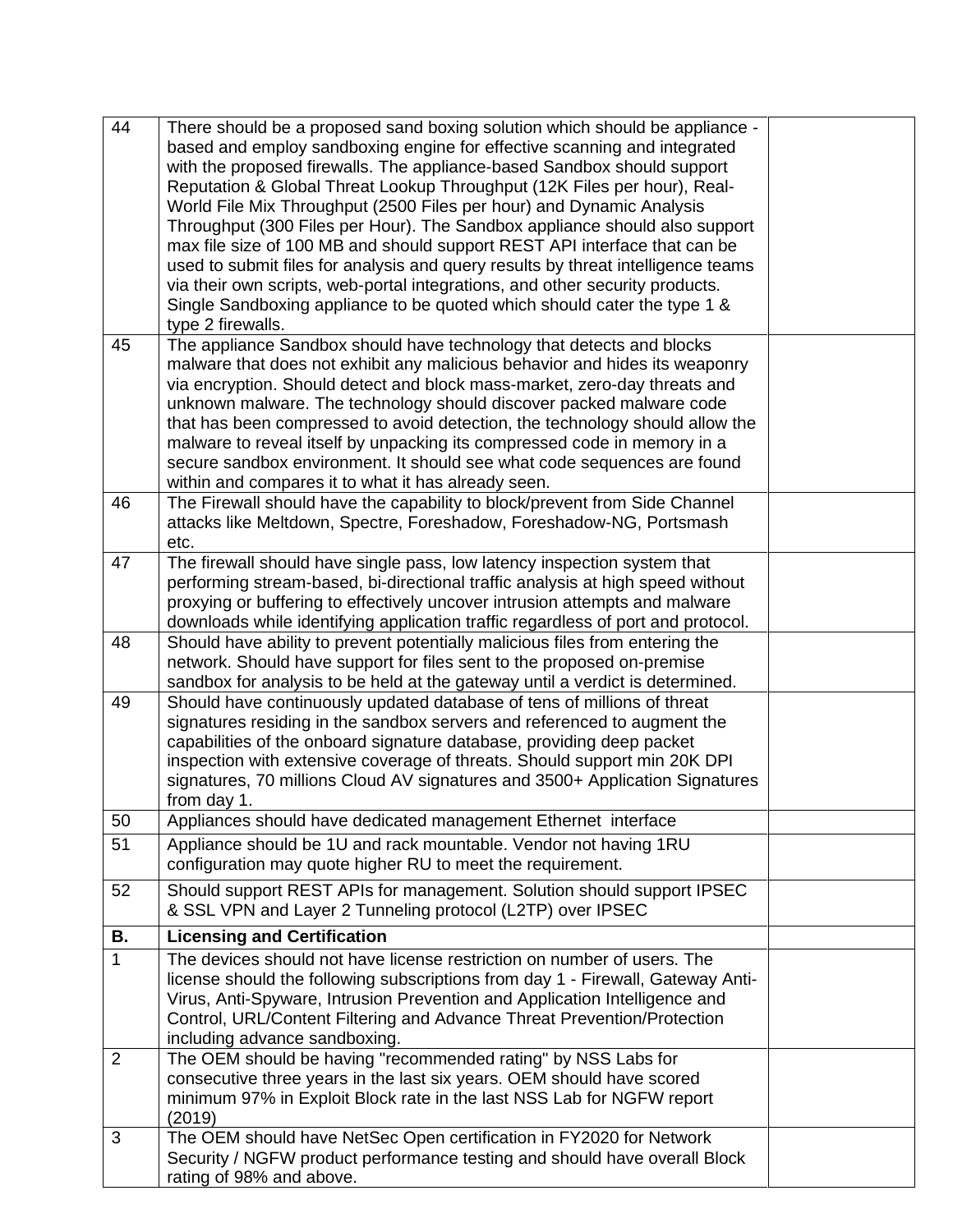| $\overline{4}$            | The OEM should have Common Criteria/NDPP and ICSA Enterprise Firewall<br>certification.                                                                                                                                                                                                                       |  |
|---------------------------|---------------------------------------------------------------------------------------------------------------------------------------------------------------------------------------------------------------------------------------------------------------------------------------------------------------|--|
| 5                         | The device should be IPv6 Ready (Both phase 1 and Phase2)                                                                                                                                                                                                                                                     |  |
| $\overline{\mathsf{C}}$ . | <b>High Availability</b>                                                                                                                                                                                                                                                                                      |  |
| $\mathbf{1}$              | Proposed Solution should support Hardware redundancy.                                                                                                                                                                                                                                                         |  |
| $\overline{2}$            | Proposed solution should support Active/Passive with State Sync and<br>Active/Active Clustering. Firewall should be configured with Active-Passive<br>configuration from day 1.                                                                                                                               |  |
| 3                         | Proposed should failover incase of a primary hardware failure without session<br>loss and manual intervention.                                                                                                                                                                                                |  |
| D.                        | Firewall Type 1 - Hardware, Interface & Performance requirement                                                                                                                                                                                                                                               |  |
| $\mathbf{1}$              | The product should have minimum of 16 x 1GbE interfaces, 2 x 10Gig Copper<br>and 10 x 10Gig SFP+ interfaces                                                                                                                                                                                                   |  |
| $\overline{2}$            | Should have built-in storage of atleast 1 TB, 1 console Port and 1 USB<br>interface                                                                                                                                                                                                                           |  |
| 3                         | Appliance should have triple removable fans                                                                                                                                                                                                                                                                   |  |
| $\overline{4}$            | Applaince should have built in dual, redundant, hot swappable power supplies                                                                                                                                                                                                                                  |  |
| 5                         | Threat prevention throughput of 9 Gbps or higher which should include<br>Firewall, Gateway Anti-Virus, AntiSpyware, Intrusion Prevention and<br>Application Intelligence and Control, URL/Content Filtering and URL &<br>Reputation service from Advance Threat Prevention/Protection/sandboxing<br>services. |  |
| 6                         | The Firewall should have atleast 10 Gbps of IPS throughput or higher.                                                                                                                                                                                                                                         |  |
| $\overline{7}$            | VPN throughput at least 10 Gbps or higher.                                                                                                                                                                                                                                                                    |  |
| 8                         | The Firewall shoyld have TLS/SSL decryption and inspection throughput (with<br>IPS enabled) of 2.2 Gbps                                                                                                                                                                                                       |  |
| 9                         | The Firewall should support at least 125,000 new sessions/connections per<br>second.                                                                                                                                                                                                                          |  |
| 10                        | The Firewall should support at least 12 million maximum connections and<br>300K maximum DPI SSL sessions/connections.                                                                                                                                                                                         |  |
| 11                        | Should support at least 12,000 IPSec Site-to-Site VPN tunnels and 6000 or<br>more no of IPSec Client Remote access VPN                                                                                                                                                                                        |  |
| 12                        | Should support at least 3000 SSL VPN users                                                                                                                                                                                                                                                                    |  |
| E.                        | Firewall Type 2 - Hardware, Interface & Performance requirement                                                                                                                                                                                                                                               |  |
| $\mathbf{1}$              | The product should have minimum of 20 x 1GbE interfaces, 4 x 1G SFP, 2 x<br>10Gig Copper and 2 x 10Gig SFP+ interfaces                                                                                                                                                                                        |  |
| $\overline{2}$            | Should have built-in storage of atleast 1 TB, 1 console Port and 1 USB<br>interface                                                                                                                                                                                                                           |  |
| 3                         | Appliance should have dual removable fans                                                                                                                                                                                                                                                                     |  |
| $\overline{\mathcal{A}}$  | Applaince should have built in dual, redundant power supplies                                                                                                                                                                                                                                                 |  |
| 5                         | Threat prevention throughput of 3 Gbps or higher which should include<br>Firewall, Gateway Anti-Virus, AntiSpyware, Intrusion Prevention and<br>Application Intelligence and Control, URL/Content Filtering and URL &<br>Reputation service from Advance Threat Prevention/Protection/sandboxing<br>services. |  |
| 6                         | The Firewall should have atleast 6 Gbps of IPS throughput or higher.                                                                                                                                                                                                                                          |  |
| $\overline{7}$            | VPN throughput at least 3.5 Gbps or higher.                                                                                                                                                                                                                                                                   |  |
| 8                         | The Firewall shoyld have TLS/SSL decryption and inspection throughput (with<br>IPS enabled) of 800 Mbps                                                                                                                                                                                                       |  |
| 9                         | The Firewall should support at least 40,000 new sessions/connections per<br>second.                                                                                                                                                                                                                           |  |

I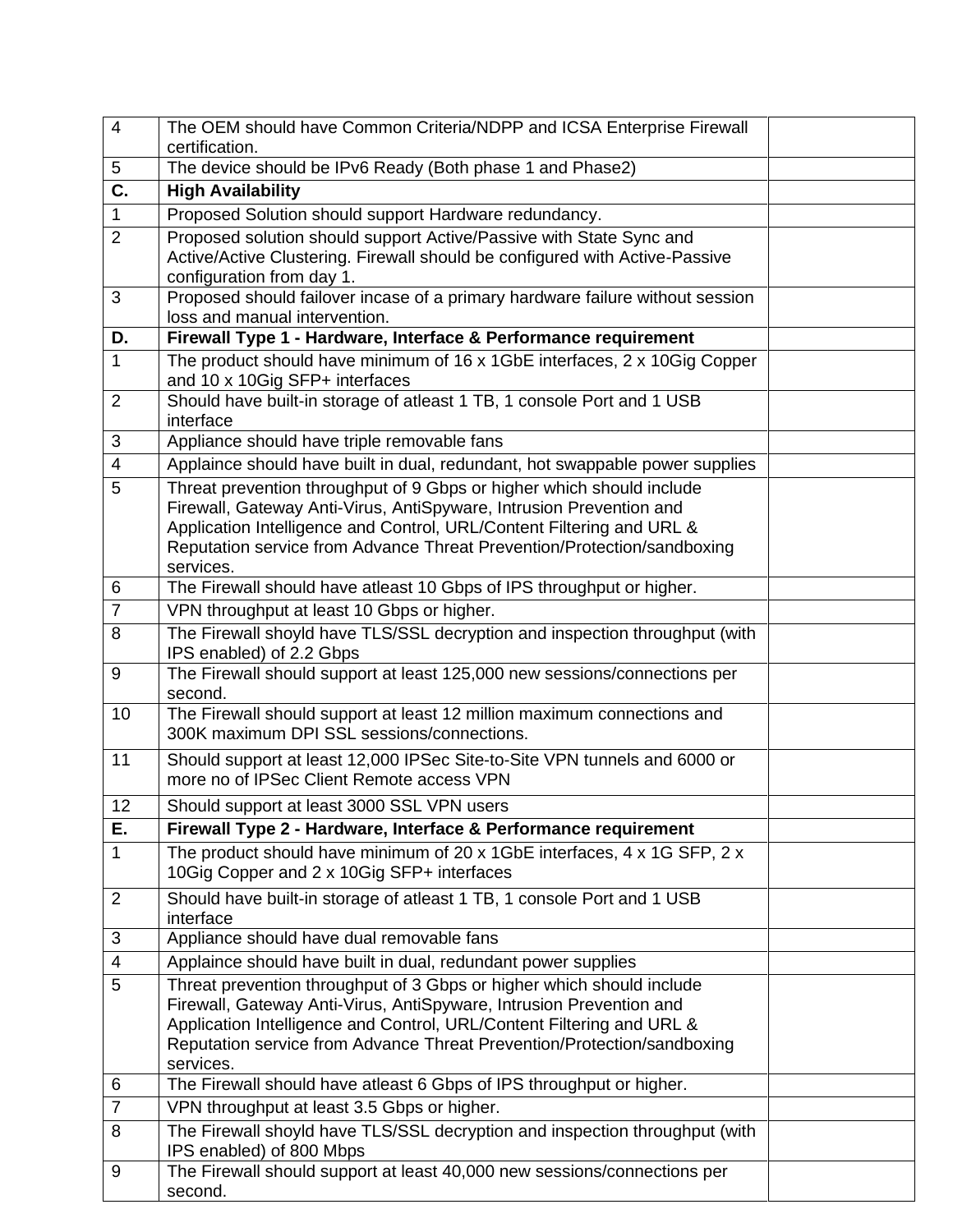| 10                       | The Firewall should support at least 4 million maximum connections and 35K<br>maximum DPI SSL sessions/connections.                                                                                                                                                                              |  |
|--------------------------|--------------------------------------------------------------------------------------------------------------------------------------------------------------------------------------------------------------------------------------------------------------------------------------------------|--|
| 11                       | Should support at least 6,000 IPSec Site-to-Site VPN tunnels and 6000 or<br>more no of IPSec Client Remote access VPN                                                                                                                                                                            |  |
| 12                       | Should support at least 1500 SSL VPN users                                                                                                                                                                                                                                                       |  |
| F.                       | <b>Logging and reporting</b>                                                                                                                                                                                                                                                                     |  |
| $\overline{1}$           | Should have reporting facility to generate reports on virus dedected over<br>different protocols, top sources for viruses, destination for viruses, top viruses<br>etc.                                                                                                                          |  |
| $\overline{2}$           | Logging and reporting solution should be supported.                                                                                                                                                                                                                                              |  |
| $\overline{3}$           | The solution should generate the reports for the firewall, gateway level AV,<br>IPS web filtering requested.                                                                                                                                                                                     |  |
| $\overline{\mathcal{A}}$ | The solution shall have readymade templets to generate reports like complete<br>reports or attack reports, bandwidth report etc.                                                                                                                                                                 |  |
| 5                        | The solution should help to analyze/understand attacks over various protocols<br>like HTTP, FTP, SMTP etc.                                                                                                                                                                                       |  |
| 6                        | The solution should help to analyze/understand the live application usage in<br>the network.                                                                                                                                                                                                     |  |
| $\overline{7}$           | Should have options to generate reports in terms of which are the frequent<br>attacks as well as top sources and destination for attacks.                                                                                                                                                        |  |
| 8                        | Should have options to generate reports in different formats                                                                                                                                                                                                                                     |  |
| 9                        | The solution should have configurable options to schedule the report<br>generation.                                                                                                                                                                                                              |  |
| 10                       | The solution should be running its own syslog server or integrated server to<br>collect the logs. If separate server and/or appliance is required for the logging<br>& reporting, the BOM & cost should be included in the proposed solution.                                                    |  |
| 11                       | The solution should provide Change Order Management and Work Flow<br>which assures the correctness and compliance of policy changes by enforcing<br>a process for configuring, comparing, validating, reviewing and approving<br>policies prior to deployment.                                   |  |
| 12                       | The should support Offline management thereby enabling scheduling of<br>configurations and firmware updates on managed appliances to minimize<br>service disruptions.                                                                                                                            |  |
| 13                       | The solution should establish a unified security governance, compliance and<br>risk management security program                                                                                                                                                                                  |  |
| 14                       | The solution should support sophisticated VPN deployment and configuration<br>- should simplify the enablement of VPN connectivity and consolidate<br>thousands of security policies.                                                                                                            |  |
| 15                       | The solution should support active-device monitoring and alerting - should<br>provide real-time alerts with integrated monitoring capabilities, and should<br>facilitate troubleshooting efforts, thus allowing administrators to take<br>preventative action and deliver immediate remediation. |  |
| 16                       | The solution should support Application Visualization and Intelligence - should<br>show historic and real-time reports of what applications are being used, and<br>by which users. Reports should be completely customizable using intuitive<br>filtering and drill-down capabilities.           |  |
| 17                       | Centralized logging - should offer a central location for consolidating security<br>events and logs for thousands of appliances providing a single point to<br>conduct network forensics.                                                                                                        |  |
| 18                       | Real-time and historic next generation syslog reporting - should streamline the<br>time-consuming summarization process, allowing for near real-time reporting                                                                                                                                   |  |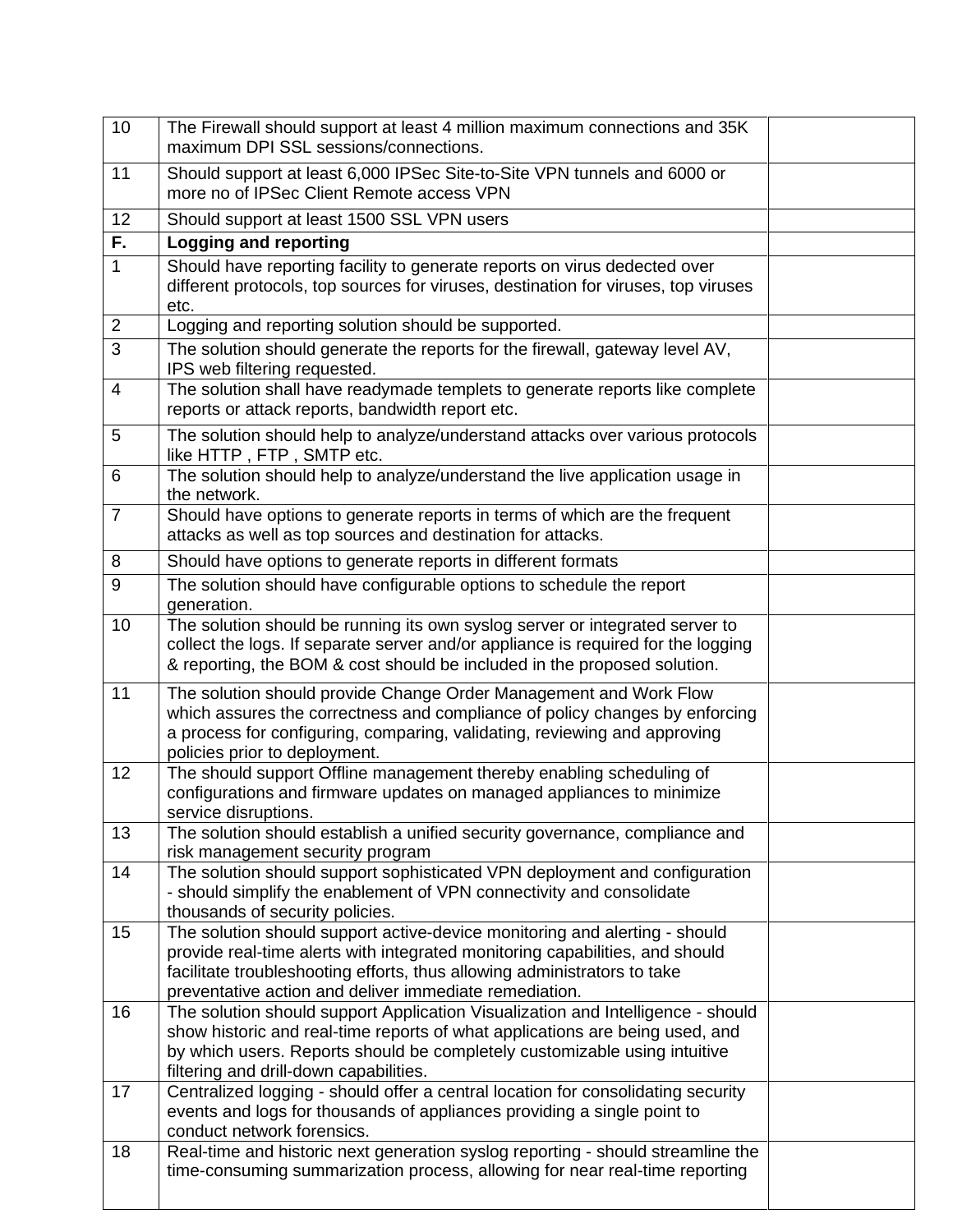|    | on incoming syslog messages. Also, should provide the ability to drill down<br>into data and customize reports extensively.                                                                                                                            |  |
|----|--------------------------------------------------------------------------------------------------------------------------------------------------------------------------------------------------------------------------------------------------------|--|
| 19 | The Security Management Solution should be appliance based or virtual<br>appliance based. If vendor is proposing virtual appliance- based solution then<br>the hardware pre-requisites should be as below -<br>• 16 CPU/vCPU, 32 GB RAM and 500 GB HDD |  |
| 20 | The Firewalls (Type 1 & Type 2) should be from the same OEM. The Firewalls<br>and Security Management Software should be from the same OEM. The<br>Firewalls (Type 1 & Type 2) & Sandbox appliance should be from the same<br><b>OEM</b>               |  |

# **4- Instruction for Bid submission**

- 1. Bids will be submitted in hard copies at NIXI office Delhi. There is no electronic or digital submission is allowed.
- 2. The bid should be submitted in two parts. Part-1 is Technical Bid and Part-2 will be Financial/Commercial bid.
- 3. Technical will contain all the documents/compliance asked in General Term of conditions along with Technical Compliance as per Annexure 1. Technical Bid will also have unpriced BOM as per Annexure-2. Please do not put Financial Bid/Commercial bid in Technical bid this would lead to summary rejection of the bid.
- 4. Financial/Commercial bid will contain schedule of prices as per the Financial/Commercial Bid format.
- 5. Both Technical and Financial/Commercial bid should be kept in separate envelope and this envelops should be kept in on large envelope. All the envelopes should be properly sealed.
- 6. Each page of the tender bid should be signed and sealed by authorized signatory.
- 7. No bid will be accepted post the last date and time mentioned in the tender document. However, NIXI reserves the right to extend the date and time of bid submission.

| <b>OUTCANIC LANIC</b>            |                                                                           |  |  |
|----------------------------------|---------------------------------------------------------------------------|--|--|
| Name of Work                     | Cyber Security Revamp at NIXI Exchange<br><b>POPs (Point of Presence)</b> |  |  |
| <b>Bid Submission Start Date</b> | 25 <sup>th</sup> Feb 2021                                                 |  |  |
| Last Date for bid submission     | 17 <sup>th</sup> March 2021                                               |  |  |

## **Schedule table**

## **5- Assistance to bidders**

Any queries relating to the tender document and the terms and conditions contained therein should be addressed to the following email id [abhishek.gautam@nixi.in](mailto:abhishek.gautam@nixi.in) and soumen@nixi.in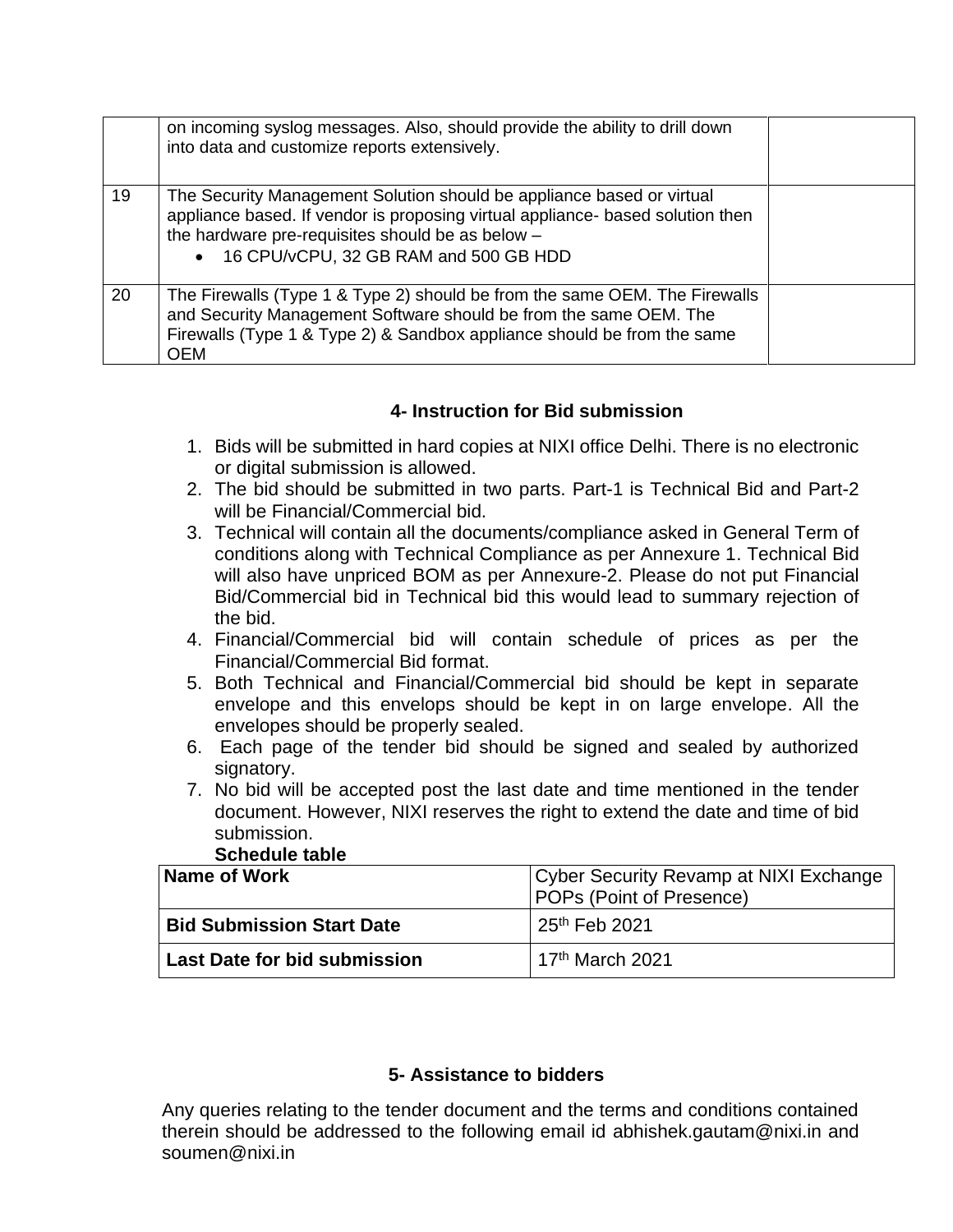# **6- Bid Evaluation Criteria**

- a. Tender committee will first evaluate the Technical bid and technical BOM. They can seek any clarification/documents/confirmation, should they need the same for further clarity.
- b. Financial/Commercial bids of those Bidders whose Pre-Qualification &Technical bids are found suitable by the committee, will be opened.
- c. Contract will be awarded to L1 bidder which will arrived at as per Financial/Commercial Bid format inclusive of taxes.

## **7- Bid Validity**

- I. All the bids (Technical and Financial) must be valid for a period of 180 days from the last date of submission of the tender for execution of Contract.
- II. In exceptional circumstances, prior to expiry of the original time limit, the NIXI may request the bidders to extend the period of validity for a specified additional period beyond the original validity of 180 days. The request and the bidders' responses shall be made in writing/Email. The bidders, not agreeing for such extensions will be allowed to withdraw their bids.

## **8- Modification / Substitution/ Withdrawal of bids**

- I. No Bid shall be modified, substituted, or withdrawn by the Bidder after the bids due date.
- II. Any alteration/ modification in the bid or additional information supplied subsequent to the bid's due Date, unless the same has been expressly sought for by the Authority, shall be disregarded.

## **9- Rejection of the Bid:**

The bid submitted shall become invalid if: ‐

- I. The bidder is found ineligible.
- II. The bidder does not provide all the documents as stipulated in the bid document.

## **10- Special Terms and Conditions**

- 1 The NIXI reserves the right of accepting or rejecting any quotations without assigning any reason thereof.
- 2 Bidder will enter into the contract with NIXI as per format mentioned in Annexure 2.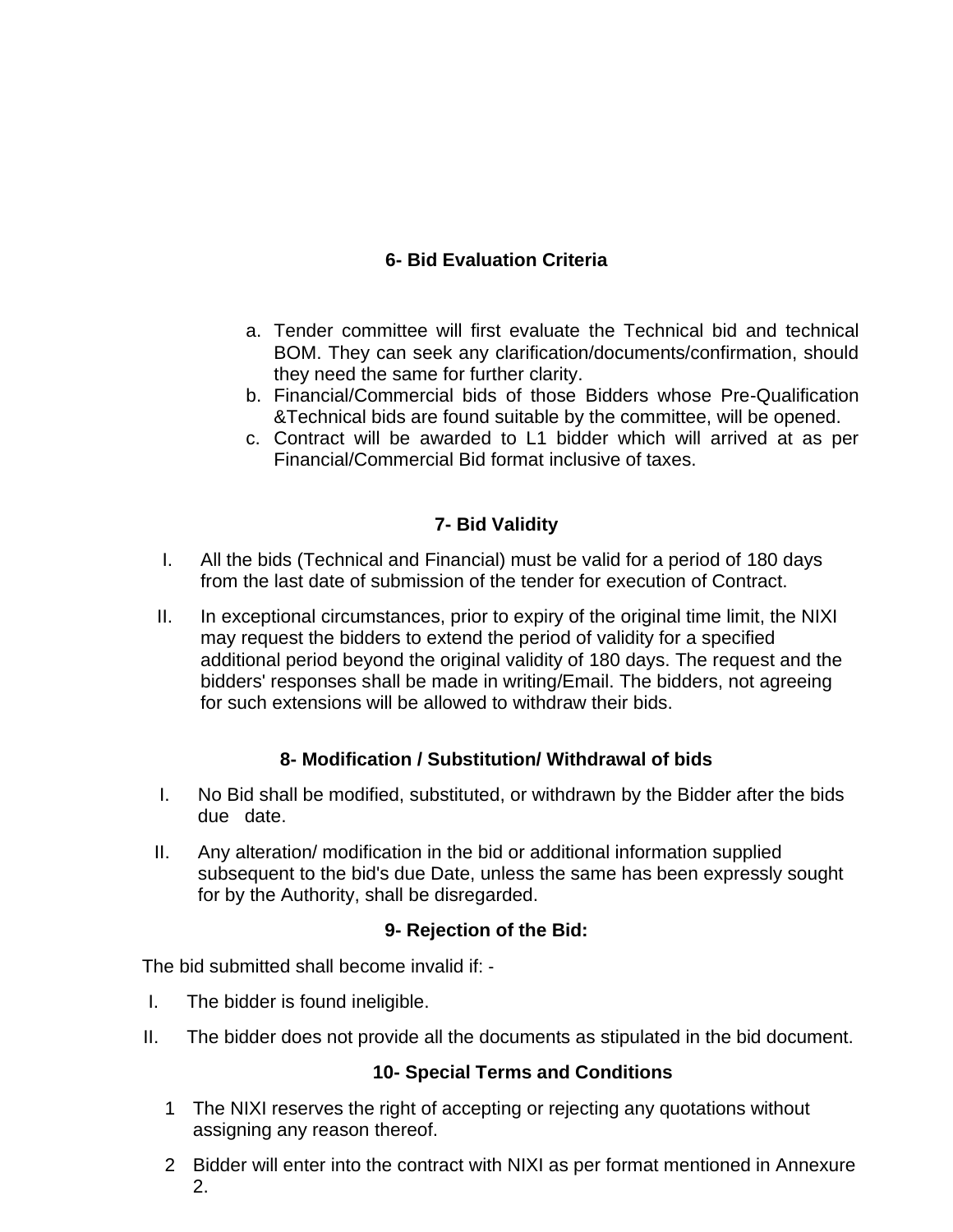## **11- Delivery, Installation/ Acceptance and Commissioning of Equipment:**

The vendor should agree to deliver the equipment and install and commission all the equipment at the specific location identified by NIXI at the respective POP locations. NIXI shall reject the component/equipment supplied if it does not comply with the specifications or does not function properly after installation. The contractor shall replace the non-functioning or defective equipment or its spares immediately and ensure proper functioning of all equipment.

## **12- Warranty/ AMC & Maintenance Clause**

- I. Warranty shall include free maintenance of the whole equipment supplied including free replacement of parts and all software updates and upgrades.
- II. The on-site comprehensive warranty will start from the date of successful installation of equipment by NIXI. All items shall be covered with five-year on-site comprehensive warranty (as per scope of work).
- III. The vendor shall assure to maintain the inventory of spare parts for maintenance of the equipment supplied for a period of 5 years.
- IV. All ongoing software upgrades for all major and minor releases should be provided during the warranty period without any additional payment by NIXI.
- V. The vendor shall ensure that that there is a back-to-back agreement with OEM to meet above hardware and software warranty terms.
- VI. During the period of support, the vendor shall:
	- a) Support the entire hardware/software of equipment.
	- b) Diagnose the hardware/software faults and rectify the hardware/software faults detected.
	- c) Repair and replace the faulty parts or part thereof.
	- d) Upkeep the software periodically including implementation of patches, if required.
	- e) Contractor shall carry out support activities as per requirement of NIXI.
- VII. Bidder would enter into the Annual Maintenance contract post the expiry of warranty period, if NIXI wishes so. Bidder will have to upgrade the hardware with equivalent or better model, if same has been declared end of life by OEM and no longer being supported during the five-year original contract period.

## **13. Dispute Resolution (Arbitration)**

• The Purchaser and the Bidder shall make every effort to resolve amicably by direct informal negotiations, any disagreement or disputes, arising between them under or in connection with the Contract.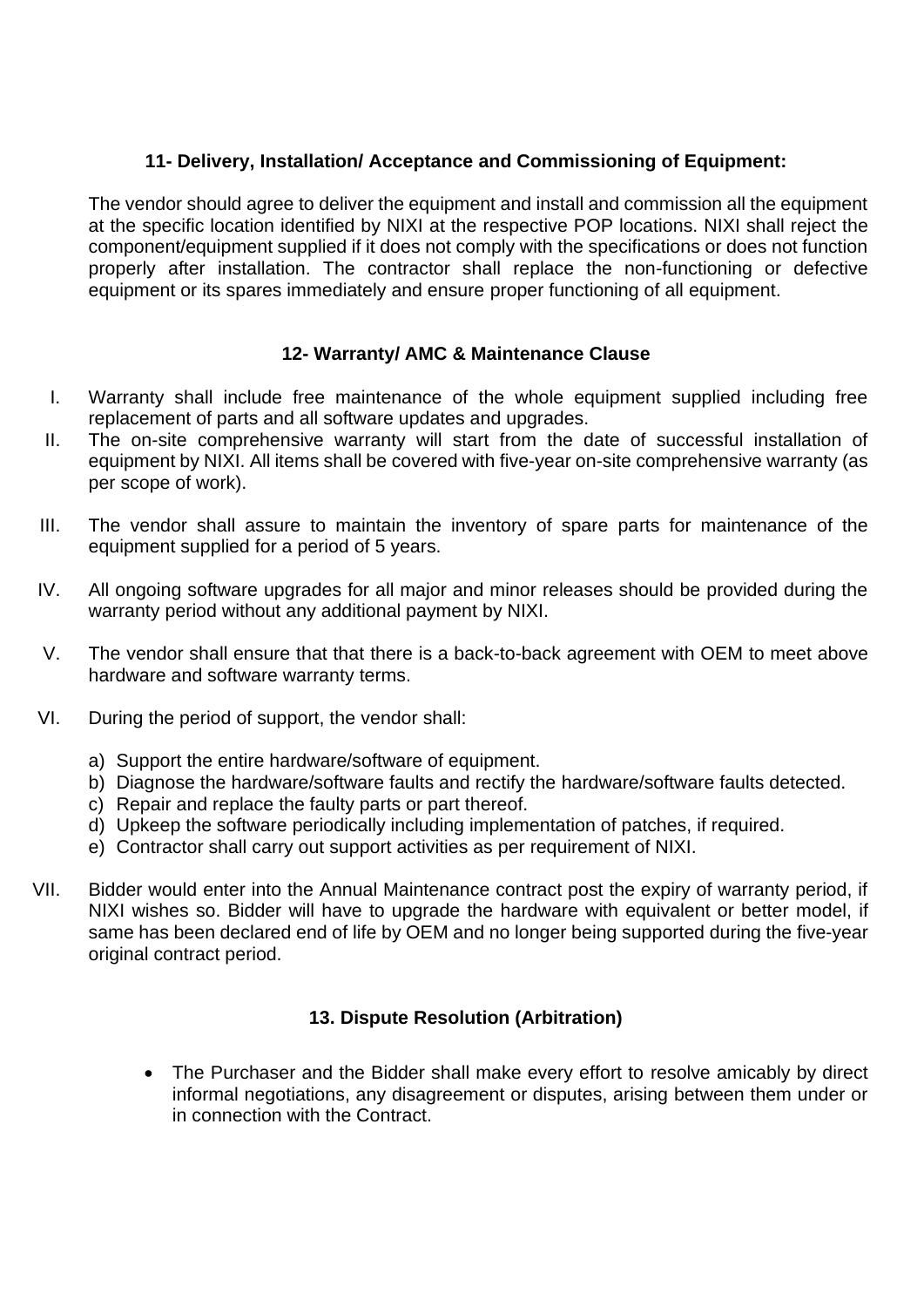• In case of dispute between the purchaser and bidder, the dispute may be resolved through arbitration process as per the Arbitration & Reconciliation Act 1996 with its seat at New Delhi.

#### **14- Permits, Taxes, and other duties**

The vendor shall obtain necessary road permits or documentation pay all necessary taxes and duties in delivering the equipment at respective locations. NIXI is not responsible for the same.

#### **15-Payment Schedule**:

| S. No.        | <b>Details</b>                | Payment        | <b>Remarks</b>          |
|---------------|-------------------------------|----------------|-------------------------|
|               |                               | payable        |                         |
|               |                               | (% of contract |                         |
|               |                               | value)         |                         |
|               | Delivery of Equipment         | 90             | Payable upon delivery   |
| $\mathcal{P}$ | Satisfactory completion of    | 10             | Payable upon successful |
|               | installation and running duly |                | installation.           |
|               | certified by NIXI team        |                |                         |

The vendor shall charge all applicable taxes as per the prevailing tax laws in India. All the payment to the contractor shall be subject to tax deductions under the prevailing tax laws of India.

# **TECHNICAL BOQ Format -**

## **Schedule of Requirement (Technical Bill of Material for Each Location)**

| SI.<br>No.    | <b>New Generation Firewall description</b>                                                                                                                                                                                                                                                                         |   | <b>Make &amp; Model</b> |
|---------------|--------------------------------------------------------------------------------------------------------------------------------------------------------------------------------------------------------------------------------------------------------------------------------------------------------------------|---|-------------------------|
|               | <b>Firewall Type 1</b> in HA with Security Management &<br>Reporting along with 5 years Subscription & Support.<br>Additional Advance On-prem Sandbox appliance (only<br>in Noida location) with 5 years support and<br>subscription as per specification mentioned in<br><b>Technical Specification Annexure.</b> | 2 |                         |
| $\mathcal{P}$ | Mumbai (2 locations) & Chennai Locations - Firewall<br><b>Type 2</b> in HA with 5 years Subscription & Support as<br>per specification mentioned in Technical Specification<br>Annexure.                                                                                                                           | 6 |                         |
|               |                                                                                                                                                                                                                                                                                                                    |   |                         |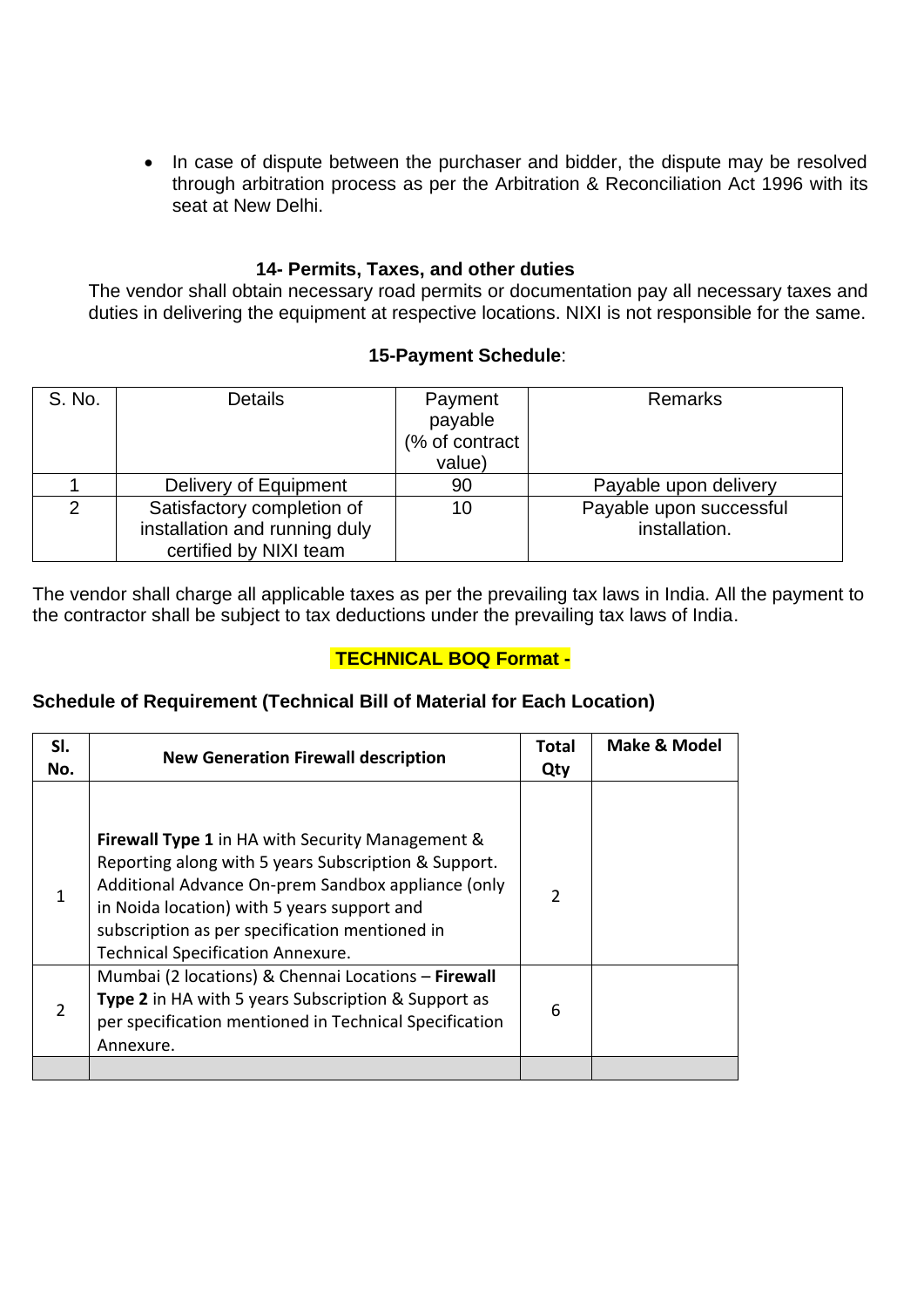#### **Annexure-1 FINANCIAL Bid Format Schedule of Requirement (Bill of Material for Each Location)**

| SI.<br>No. | <b>New Generation Firewall description</b>                                                                                                                                                                                                                                                                            | Total<br>Qty   | <b>Total</b><br>Price (in<br>INR)<br>$w/o$ Tax | <b>Final Price</b><br>(in INR)<br>with Tax |
|------------|-----------------------------------------------------------------------------------------------------------------------------------------------------------------------------------------------------------------------------------------------------------------------------------------------------------------------|----------------|------------------------------------------------|--------------------------------------------|
|            | <b>NIXI EXCHANGE BOQ:</b>                                                                                                                                                                                                                                                                                             |                |                                                |                                            |
| 1          | Noida Location - Firewall Type 1 in HA with Security<br>Management & Reporting along with 5 years<br>Subscription & Support. Additional Advance On-prem<br>Sandbox appliance (only in Noida location) with 5<br>years support and subscription as per specification<br>mentioned in Technical Specification Annexure. | $\overline{2}$ |                                                |                                            |
| 2          | Mumbai (2 locations) & Chennai Locations - Firewall<br>Type 2 in HA with 5 years Subscription & Support as<br>per specification mentioned in Technical Specification<br>Annexure.                                                                                                                                     | 6              |                                                |                                            |
|            | <b>SUB TOTAL FOR NIXI:</b>                                                                                                                                                                                                                                                                                            |                |                                                |                                            |

**Note: All Prices should be inclusive of implementation and deployment. Any third-party product or services needed to make the solution operational should be provided at NO-COST by the bidder.**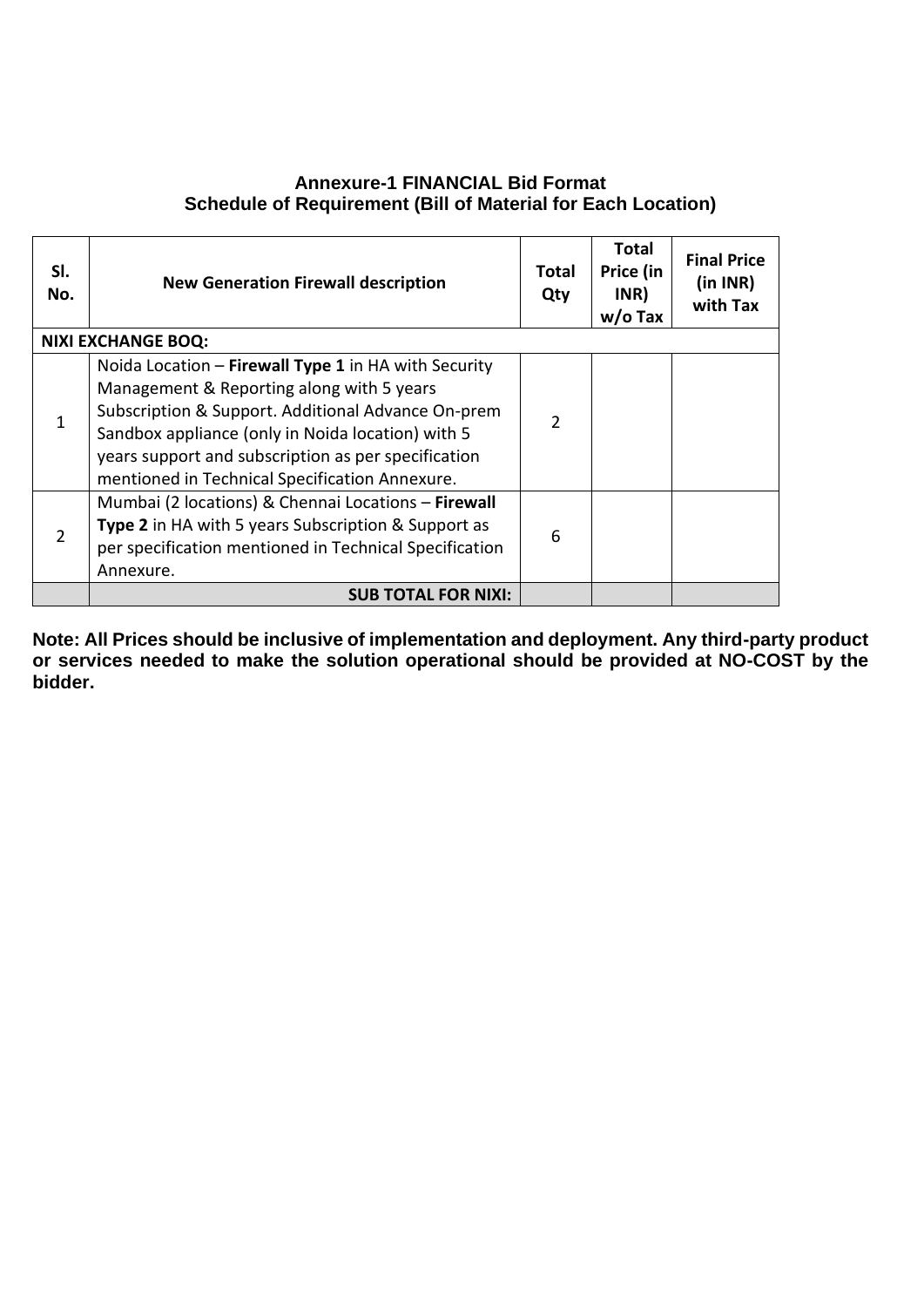## **Annexure -2 CONTRACT FORMAT**

THIS AGREEMENT made the day of 2021.

#### BETWEEN

National Internet Exchange of India (NIXI) (hereinafter referred to as "the Purchaser") which expression shall unless repugnant to the context or meaning thereof mean and be deemed to include its authorized agents, representatives, and permitted assigns of the First Part.

#### AND

The Party (hereinafter referred to as "the Bidder") which expression shall unless repugnant to the context or meaning thereof mean and be deemed to include their successors and permitted assigns having its registered office at of the Second Part.

#### WHEREAS

The Purchaser had invited Tenders vide their Tender (hereinafter referred to as 'Tender Document') for "Cyber Security Revamp AT NIXI Exchange POPs"

The Bidder had submitted its proposal dated (hereinafter referred to as the 'Tender') for the provision of such services in accordance with its proposal as set out in its Tender and in accordance with the terms and conditions of the Tender and this Contract.

The Purchaser has agreed to appoint the Bidder for the provision of such product & services and the Bidder has agreed to provide Product and services as are represented in the Tender, including the terms of this Contract, the Schedules attached hereto and in accordance with the terms of the Tender, and in terms of the discussions, negotiations and clarifications in relation to the implementation of the scope of work.

In consideration of the foregoing and the mutual covenants and promises contained herein and other good and valuable consideration the receipt and adequacy of which is hereby acknowledged, the parties intending to be bound legally.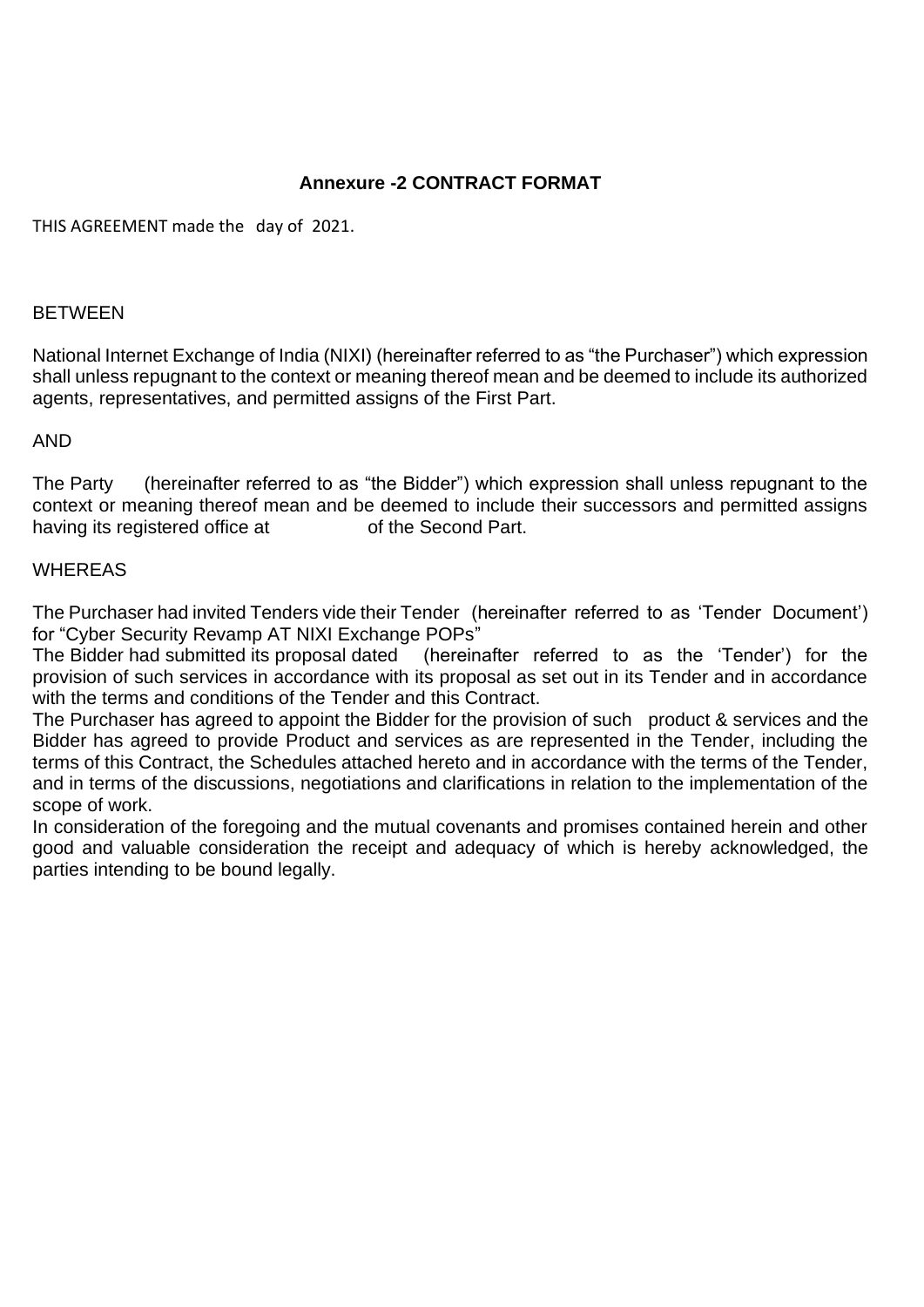#### **NOW THIS AGREEMENT WITNESSETH AS FOLLOWS:**

In this Agreement words and expressions shall have the same meanings as are respectively assigned to them in the General Conditions of Contract referred to.

The following documents shall be deemed to form and be read and construed as part of this Agreement viz:

the Scope of Work/Purchase order the General Conditions of Contract mentioned in tender document.

In consideration of the payments to be made by the Purchaser to the Bidder as hereinafter mentioned, the Bidder hereby covenants with the Purchaser to provide the Product & Services and to remedy defects therein in conformity in all respects with the provisions of the Contract.

The Purchaser hereby covenants to pay the Bidder in consideration of the provision of the Product /Services and the remedying of defects therein, the Contract Price or such other sum as may become payable under the provisions of the Contract at the times and in the manner prescribed by the Purchase order.

IN WITNESS whereof the parties hereto have caused this Agreement to be executed in accordance with their respective laws the day and year first above written

Signed, Sealed and Delivered by the said (For the Purchaser in the presence of: (WITNESS)

Signed, Sealed and Delivered by the said (For the Bidder) in the presence of: (WITNESS)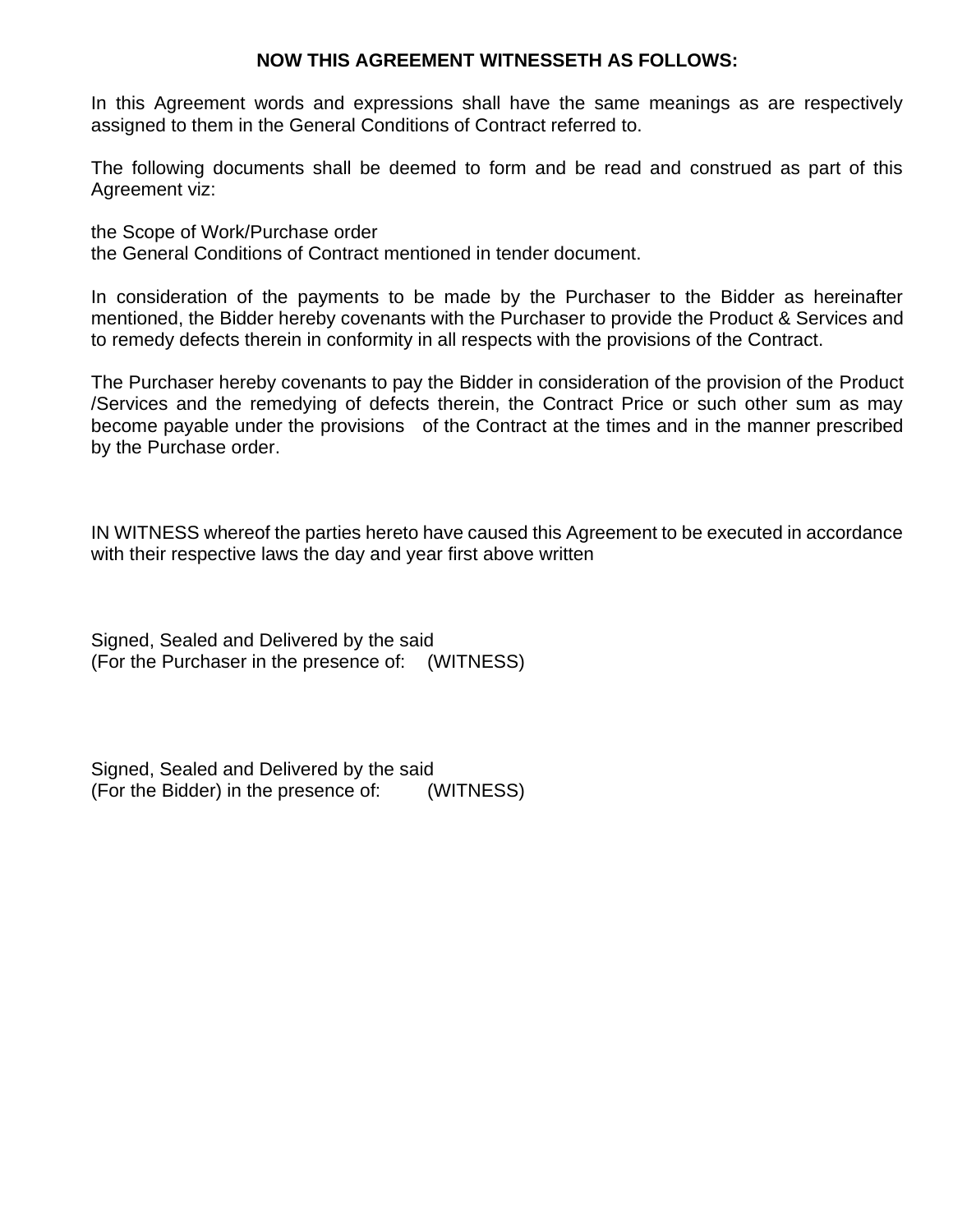Ref: Date Contract Contract Contract Contract Contract Contract Contract Contract Contract Contract Contract Contract Contract Contract Contract Contract Contract Contract Contract Contract Contract Contract Contract Contr

Bank Guarantee NO.

To

National Internet Exchange of India ( NIXI) 9th Floor, Statesman House, Barakhamba Road, New Delhi

- 1. Against contract vide Advance Acceptance of the Tender No. ------- dated covering (hereinafter called the said "Contract") entered into between the National Internet Exchange of India ( NIXI) (hereinafter called "the Purchaser") and  $\qquad \qquad \qquad \qquad \qquad \qquad \qquad \qquad \qquad \qquad \qquad$  (hereinafter called the "Bidder") this is to certify that at the request of the Bidder we---- Bank Ltd., are holding in trust in favour of the Purchaser, the amount of --------------------------------(write the sum here in words) to indemnify and keep indemnified the Purchaser against any loss or damage that may be caused to or suffered by the Purchaser by reason of any breach by the Bidder of any of the terms and conditions of the said contract and/or in the performance thereof. We agree that the decision of the Purchaser, whether any breach of any of the terms and conditions of the said contract and/or in the performance thereof has been committed by the Bidder and the amount of loss or damage that has been caused or suffered by the Purchaser shall be final and binding on us and the amount of the said loss or damage shall be paid by us forthwith on demand and without demur to the Purchaser.
- 2. We **Bank Ltd, further agree that the guarantee herein** contained shall remain in full force and effect during the period that would be taken for satisfactory performance and fulfillment in all respects of the said contract by the Bidder i.e. till hereinafter called the said date and that if any claim accrues or arises against us **Bank Ltd**, by virtue of this guarantee before before before before before before before before before before before before before before before  $\sim$ the said date, the same shall be enforceable against us Bank Ltd, notwithstanding the fact

that the same is enforced within six months after the said date, provided that notice of any such claim has been given to us

Bank Ltd, by the Purchaser before the said date. Payment under this letter of guarantee shall be made promptly upon our receipt of notice to that effect from the Purchaser.